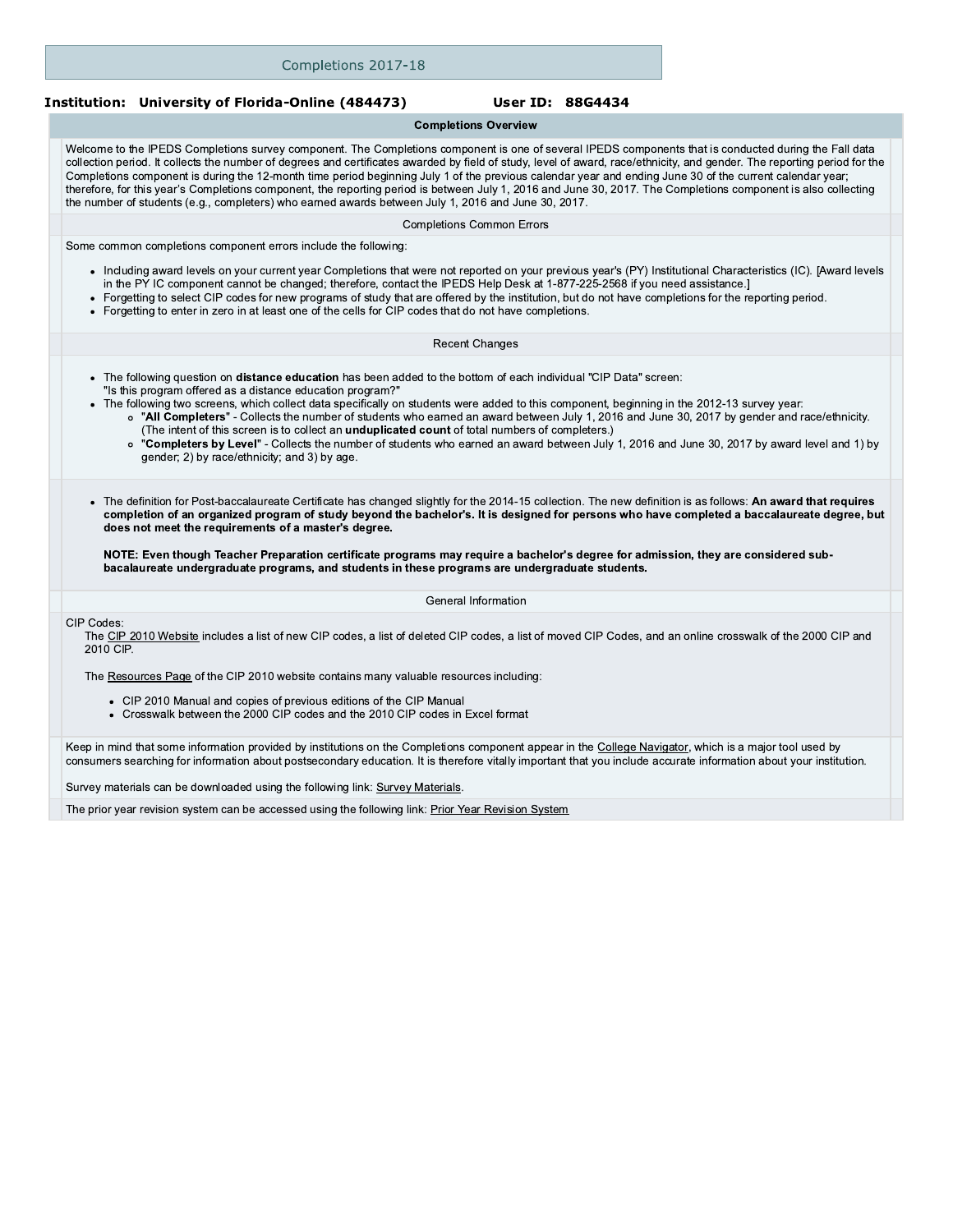# **Completions CIP Data**

| <b>CIPCODE</b>                               | Award<br>Level                | Major          | Gender         | <b>Non</b><br>Resident<br>Alien | Hispanic<br>Latino          | American<br>Indian or<br>Alaska Native | <b>Asian</b>                 | <b>Black or</b><br>African<br>American | Native Hawaiian<br>or Other Pacific<br>Islander | White                        | Two<br><b>or</b><br>more<br>Races | Race/<br>ethnicity<br>unknown | Total                        | distance<br>education<br>program |
|----------------------------------------------|-------------------------------|----------------|----------------|---------------------------------|-----------------------------|----------------------------------------|------------------------------|----------------------------------------|-------------------------------------------------|------------------------------|-----------------------------------|-------------------------------|------------------------------|----------------------------------|
| 09.0701                                      | 5 -                           |                | Men            | 0                               | $\mathbf{1}$                | 0                                      | 0                            | $\mathbf 0$                            | 0                                               | $\mathbf{1}$                 | 0                                 | 0                             | 2                            |                                  |
| Radio and Television                         | Bachelor's                    | 1              | Women          | $\mathbf 0$                     | $\mathbf{1}$                | $\mathbf 0$                            | $\mathbf{0}$                 | $\overline{2}$                         | $\mathbf 0$                                     | 8                            | $\mathbf 0$                       | $\overline{2}$                | 13                           |                                  |
|                                              | degree                        |                | Total          | $\mathbf 0$                     | $\overline{2}$              | $\mathbf 0$                            | $\mathbf{0}$                 | 2                                      | 0                                               | 9                            | $\mathbf 0$                       | $\overline{c}$                | 15                           | Yes                              |
| 24.0101                                      | $3 -$<br>Associate's          |                | Men            | $\mathbf 0$                     | $\mathbf{0}$                | $\mathbf{0}$                           | $\mathbf{0}$                 | $\mathbf{0}$                           | 0                                               | $\overline{2}$               | $\mathbf{0}$                      | $\mathbf{0}$                  | $\overline{2}$               |                                  |
| Liberal Arts and<br>Sciences/Liberal Studies | degree                        | $\overline{1}$ | Women          | $\overline{0}$                  | $\Omega$                    | $\overline{0}$                         | $\overline{2}$               | $\overline{0}$                         | 0                                               | 5                            | $\mathbf{0}$                      | $\Omega$                      | $\overline{7}$               |                                  |
|                                              |                               |                | Total          | $\overline{0}$                  | $\mathbf{0}$                | $\mathbf{0}$                           | 2                            | $\mathbf{0}$                           | 0                                               | $\overline{7}$               | $\mathbf{0}$                      | $\mathbf{0}$                  | 9                            | Yes                              |
| 26.0101                                      | $5 -$<br>Bachelor's           |                | Men            | 0                               | $\mathbf{0}$                | $\mathbf 0$                            | $\mathbf{0}$                 | $\mathbf{0}$                           | 0                                               | 1                            | $\mathbf 0$                       | $\mathbf 0$                   | $\mathbf 1$                  |                                  |
| Biology/Biological Sciences,<br>General      | degree                        | 1              | Women          | $\mathbf{0}$                    | $\mathbf{0}$                | 0                                      | $\mathbf 0$                  | $\mathbf{1}$                           | $\mathbf 0$                                     | 4                            | $\mathbf 0$                       | $\mathbf 0$                   | 5                            |                                  |
|                                              |                               |                | Total          | $\Omega$                        | $\mathbf 0$                 | $\mathbf 0$                            | $\mathbf{0}$                 | 1                                      | $\mathbf 0$                                     | 5                            | $\mathbf{0}$                      | $\mathbf 0$                   | 6                            | Yes                              |
| 30.9999                                      | $5 -$<br>Bachelor's           |                | Men            | $\mathbf{0}$                    | $\mathbf{0}$                | $\mathbf 0$                            | $\mathbf{0}$                 | $\overline{0}$                         | 0                                               | 3                            | $\mathbf{0}$                      | $\overline{0}$                | 3                            |                                  |
| Multi-/Interdisciplinary                     | degree                        | $\mathbf{1}$   | Women          | $\mathbf{0}$                    | $\mathbf{1}$                | $\overline{2}$                         | $\mathbf 0$                  | $\overline{0}$                         | 0                                               | 5                            | $\mathbf{0}$                      | $\mathbf{0}$                  | 8                            |                                  |
| Studies, Other                               |                               |                | Total          | $\overline{0}$                  | $\mathbf{1}$                | $\overline{2}$                         | $\mathbf 0$                  | $\overline{0}$                         | $\overline{0}$                                  | 8                            | $\mathbf{0}$                      | $\overline{0}$                | 11                           | Yes                              |
| 31.0504                                      | $5 -$                         |                | Men            | $\mathbf 0$                     | 3                           | $\mathbf{0}$                           | $\mathbf{1}$                 | 2                                      | $\boldsymbol{0}$                                | 17                           | $\mathbf 0$                       | $\mathbf 0$                   | 23                           |                                  |
| Sport and Fitness                            | Bachelor's<br>degree          | $\mathbf 1$    | Women          | $\mathbf{0}$                    | $\mathbf{1}$                | $\overline{0}$                         | $\mathbf{0}$                 | $\mathbf{1}$                           | $\mathbf 0$                                     | 5                            | $\mathbf{0}$                      | $\mathbf 0$                   | $\overline{7}$               |                                  |
| Administration/Management                    |                               |                | Total          | $\Omega$                        | $\overline{4}$              | $\mathbf{0}$                           | $\mathbf{1}$                 | 3                                      | $\mathbf 0$                                     | 22                           | $\mathbf{0}$                      | $\Omega$                      | 30                           | Yes                              |
| 40.0601                                      | $5 -$<br>Bachelor's<br>degree |                | Men            | $\Omega$                        | $\mathbf{1}$                | $\overline{0}$                         | $\mathbf{0}$                 | $\overline{0}$                         | 0                                               | $\overline{2}$               | $\mathbf{0}$                      | $\Omega$                      | 3                            |                                  |
| Geology/Earth Science,                       |                               | $\mathbf{1}$   | Women          | $\overline{0}$                  | $\mathbf{0}$                | $\overline{0}$                         | $\mathbf{0}$                 | $\mathbf{0}$                           | 0                                               | $\overline{2}$               | $\mathbf 0$                       | $\overline{0}$                | $\overline{2}$               |                                  |
| General                                      |                               |                | Total          | $\overline{0}$                  | $\mathbf{1}$                | $\overline{0}$                         | $\mathbf{0}$                 | $\overline{0}$                         | $\overline{0}$                                  | $\overline{4}$               | $\mathbf{0}$                      | $\Omega$                      | 5                            | Yes                              |
| 42.0101                                      | $5 -$<br>Bachelor's           |                | Men            | $\mathbf 0$                     | 3                           | $\mathbf{1}$                           | $\mathbf{0}$                 | 1                                      | $\boldsymbol{0}$                                | 8                            | $\boldsymbol{0}$                  | $\mathbf{1}$                  | 14                           |                                  |
| Psychology, General                          |                               | $\mathbf 1$    | Women          | 0                               | 2                           | $\mathbf 0$                            | $\mathbf{1}$                 | 3                                      | $\mathbf 0$                                     | 16                           | $\mathbf{1}$                      | 3                             | 26                           |                                  |
|                                              | degree                        |                | Total          | $\Omega$                        | 5                           | $\mathbf{1}$                           | $\mathbf{1}$                 | $\overline{4}$                         | $\mathbf 0$                                     | 24                           | $\mathbf{1}$                      | $\overline{4}$                | 40                           | Yes                              |
| 45.0201                                      | $5 -$<br>Bachelor's           | $\mathbf{1}$   | Men            | $\mathbf{0}$<br>$\Omega$        | $\mathbf{0}$<br>$\mathbf 0$ | $\mathbf{0}$<br>$\overline{0}$         | $\mathbf{0}$<br>$\mathbf{0}$ | $\overline{0}$<br>$\overline{0}$       | $\mathbf{0}$                                    | $\mathbf{0}$                 | $\mathbf{0}$<br>$\mathbf{0}$      | $\mathbf{0}$<br>$\Omega$      | $\mathbf{0}$<br>$\mathbf{1}$ |                                  |
| Anthropology                                 | degree                        |                | Women<br>Total | $\overline{0}$                  | $\mathbf{0}$                | $\overline{0}$                         | $\mathbf{0}$                 | $\overline{0}$                         | 0<br>$\overline{0}$                             | $\mathbf{1}$<br>$\mathbf{1}$ | $\mathbf{0}$                      | $\Omega$                      | $\mathbf{1}$                 | Yes                              |
|                                              | $5 -$                         |                | Men            | 0                               | $\mathbf 1$                 | $\mathbf{0}$                           | $\mathbf{0}$                 | 1                                      | $\mathbf{0}$                                    | 10                           | $\Omega$                          | $\mathbf{0}$                  | 12                           |                                  |
| 45.0401<br>Criminology                       | Bachelor's                    | $\mathbf{1}$   | Women          | 0                               | $\overline{4}$              | 0                                      | $\mathbf{1}$                 | $\overline{4}$                         | 0                                               | 17                           | $\mathbf 0$                       | $\mathbf{1}$                  | 27                           |                                  |
|                                              | degree                        |                | Total          | 0                               | 5                           | $\mathbf{0}$                           | $\mathbf{1}$                 | 5                                      | $\mathbf{0}$                                    | 27                           | $\mathbf{0}$                      | $\mathbf{1}$                  | 39                           | Yes                              |
| 45.1101                                      | $5 -$                         |                | Men            | $\Omega$                        | $\Omega$                    | $\overline{0}$                         | $\overline{2}$               | $\overline{0}$                         | $\overline{0}$                                  | $\mathbf 0$                  | $\mathbf 0$                       | $\Omega$                      | $\overline{2}$               |                                  |
| Sociology                                    | Bachelor's                    | $\mathbf{1}$   | Women          | $\mathbf{0}$                    | $\mathbf{1}$                | $\mathbf 0$                            | $\mathbf 0$                  | $\mathbf{1}$                           | 0                                               | 3                            | $\mathbf 0$                       | $\mathbf{0}$                  | 5                            |                                  |
|                                              | degree                        |                | Total          | $\mathbf 0$                     | $\mathbf{1}$                | $\mathbf 0$                            | $\overline{2}$               | $\mathbf{1}$                           | 0                                               | 3                            | $\mathbf 0$                       | $\overline{0}$                | $\overline{7}$               | Yes                              |
| 51.2208                                      | $5 -$                         |                | Men            | $\Omega$                        | $\overline{2}$              | $\mathbf 0$                            | $\mathbf{0}$                 | $\mathbf 0$                            | $\mathbf 0$                                     | $\mathbf{1}$                 | $\mathbf{0}$                      | $\Omega$                      | 3                            |                                  |
| Community Health and                         | Bachelor's                    | $\overline{1}$ | Women          | $\Omega$                        | $\overline{4}$              | $\mathbf 0$                            | $\mathbf{1}$                 | 5                                      | $\overline{2}$                                  | 23                           | $\mathbf 0$                       | $\overline{2}$                | 37                           |                                  |
| <b>Preventive Medicine</b>                   | degree                        |                | Total          | $\Omega$                        | 6                           | $\mathbf 0$                            | $\mathbf{1}$                 | 5                                      | $\overline{2}$                                  | 24                           | $\mathbf 0$                       | $\overline{2}$                | 40                           | Yes                              |
| 51.3801                                      | $5 -$                         |                | Men            | $\Omega$                        | $\Omega$                    | $\mathbf{0}$                           | $\mathbf{0}$                 | $\Omega$                               | $\mathbf{0}$                                    | $\overline{2}$               | $\Omega$                          | $\Omega$                      | $\overline{2}$               |                                  |
| Registered                                   | Bachelor's                    | $\mathbf 1$    | Women          | $\Omega$                        | $\overline{2}$              | $\overline{0}$                         | $\mathbf{0}$                 | 3                                      | 0                                               | 15                           | $\mathbf{0}$                      | $\Omega$                      | 20                           |                                  |
| Nursing/Registered Nurse                     | degree                        |                | Total          | $\mathbf 0$                     | 2                           | $\mathbf{0}$                           | $\mathbf{0}$                 | 3                                      | $\mathbf{0}$                                    | 17                           | $\mathbf{0}$                      | $\mathbf 0$                   | 22                           | Yes                              |
| 52.0201                                      | 5 -                           |                | Men            | 1                               | $9\,$                       | $\overline{2}$                         | $\mathbf{1}$                 | 2                                      | $\mathbf 0$                                     | 48                           | 0                                 | 3                             | 66                           |                                  |
| <b>Business Administration</b>               | Bachelor's                    |                | Women          | $\mathbf{0}$                    | $\overline{4}$              | $\mathbf 0$                            | 2                            | 2                                      | 0                                               | 36                           | $\mathbf{1}$                      | 1                             | 46                           |                                  |
| and Management, General                      | degree                        |                | Total          | 1                               | 13                          | $\overline{2}$                         | 3                            | 4                                      | $\mathbf 0$                                     | 84                           | $\mathbf{1}$                      | $\overline{4}$                | 112                          | Yes                              |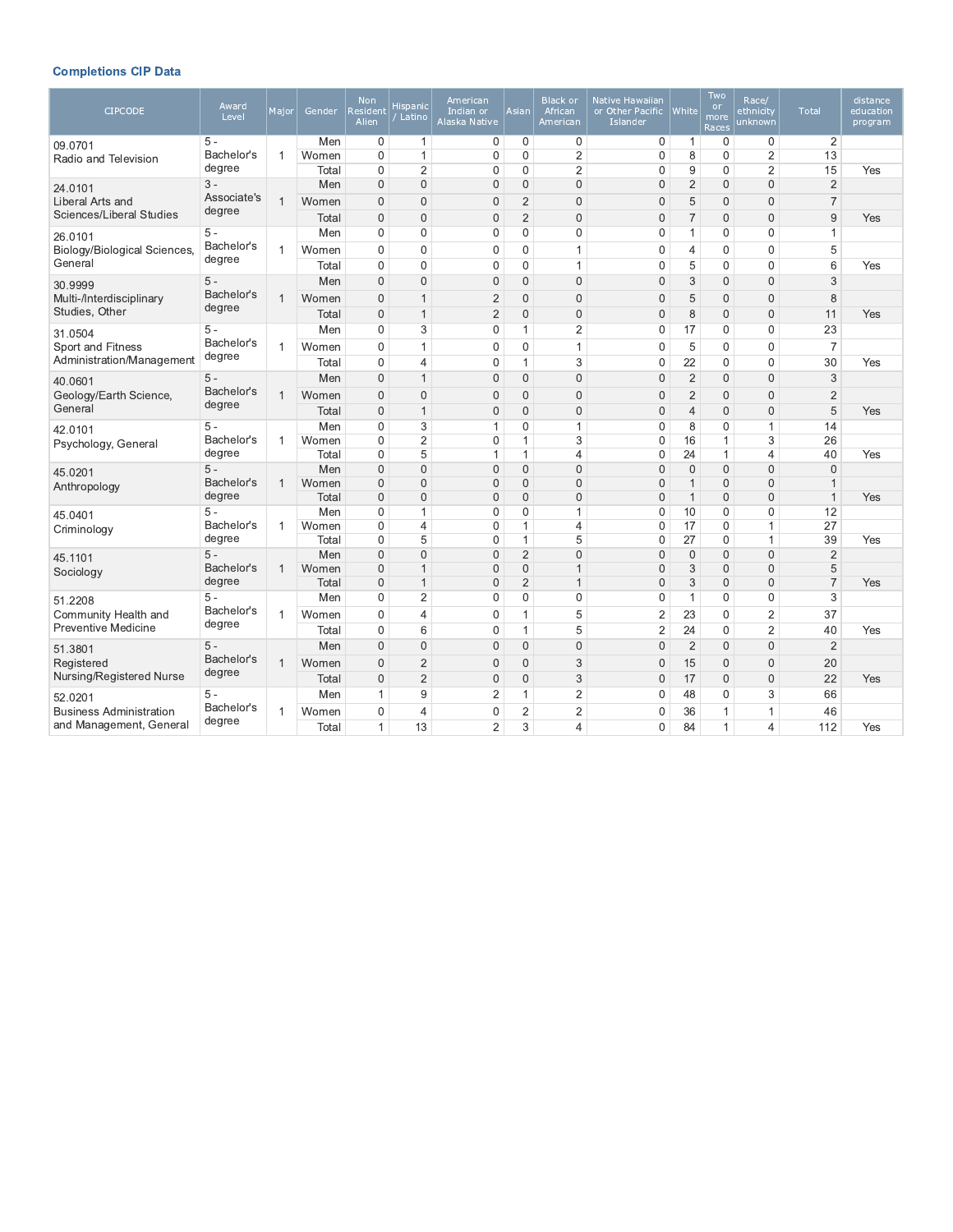## **Completions: total by first major**

| 99.0000 Summary<br><b>Grand Totals</b> | Award<br>Level | Nonresi-<br>dent alien | Hispanic<br>Latino | American<br>Indian or<br>Alaska<br><b>Native</b> | Asian           | <b>Black or</b><br>African<br>American | <b>Native</b><br>Hawaiian<br>or Other<br>Pacific<br>Islander | <b>White</b>   | Two or<br>more<br>Races | Race/<br>ethnicity<br>unknown | Total          | PY Total |
|----------------------------------------|----------------|------------------------|--------------------|--------------------------------------------------|-----------------|----------------------------------------|--------------------------------------------------------------|----------------|-------------------------|-------------------------------|----------------|----------|
| Associate's degree                     | 3              |                        |                    |                                                  |                 |                                        |                                                              |                |                         |                               |                |          |
| Men                                    |                | $\mathbf{0}$           | $\mathbf{0}$       | $\mathbf 0$                                      | $\mathbf 0$     | $\mathbf 0$                            | $\mathbf{0}$                                                 | $\overline{2}$ | $\Omega$                | $\Omega$                      | $\overline{2}$ |          |
| Women                                  |                | $\mathbf{0}$           | $\mathbf 0$        | $\mathbf 0$                                      | $\overline{2}$  | $\overline{0}$                         | $\mathbf 0$                                                  | 5              | $\mathbf 0$             | 0                             | $\overline{7}$ | 4        |
| Total                                  |                | $\mathbf{0}$           | $\mathbf 0$        | $\mathbf 0$                                      | $\overline{2}$  | $\mathbf{0}$                           | $\mathbf 0$                                                  | $\overline{7}$ | $\overline{0}$          | $\mathbf{0}$                  | 9              | 5        |
| <b>Bachelor's degree</b>               | 5              |                        |                    |                                                  |                 |                                        |                                                              |                |                         |                               |                |          |
| Men                                    |                |                        | 20                 | 3                                                | $\overline{4}$  | 6                                      | $\mathbf 0$                                                  | 93             | $\overline{0}$          | $\overline{4}$                | 131            | 123      |
| Women                                  |                | $\Omega$               | 20                 | 2                                                | 5               | 22                                     | $\overline{a}$                                               | 135            | $\overline{2}$          | 9                             | 197            | 113      |
| Total                                  |                |                        | 40                 | 5                                                | 9               | 28                                     | $\overline{2}$                                               | 228            | $\overline{2}$          | 13                            | 328            | 236      |
|                                        |                |                        |                    |                                                  |                 |                                        |                                                              |                |                         |                               |                |          |
| Grand Total Men                        |                | 1                      | 20                 | 3                                                | 4               | 6                                      | $\mathbf{0}$                                                 | 95             | $\mathbf{0}$            | $\overline{4}$                | 133            | 124      |
| <b>Grand Total Women</b>               |                | $\mathbf 0$            | 20                 | $\overline{2}$                                   | $\overline{7}$  | 22                                     | $\overline{2}$                                               | 140            | $\overline{2}$          | 9                             | 204            | 117      |
| <b>Grand Total</b>                     |                | $\mathbf{1}$           | 40                 | 5                                                | 11              | 28                                     | $\overline{2}$                                               | 235            | 2                       | 13                            | 337            | 241      |
|                                        |                |                        |                    |                                                  |                 |                                        |                                                              |                |                         |                               |                |          |
| PY Grand Total Men                     |                | $\overline{0}$         | 23                 | $\overline{0}$                                   | $6\phantom{1}6$ | 4                                      | $\mathbf{0}$                                                 | 87             | 1                       | 3                             |                | 124      |
| PY Grand Total Women                   |                | $\overline{0}$         | 13                 | $\overline{2}$                                   | 5               | 14                                     | 1                                                            | 78             | $\mathbf{0}$            | 4                             |                | 117      |
| PY Grand Total                         |                | $\Omega$               | 36                 | $\overline{2}$                                   | 11              | 18                                     |                                                              | 165            |                         | 7                             |                | 241      |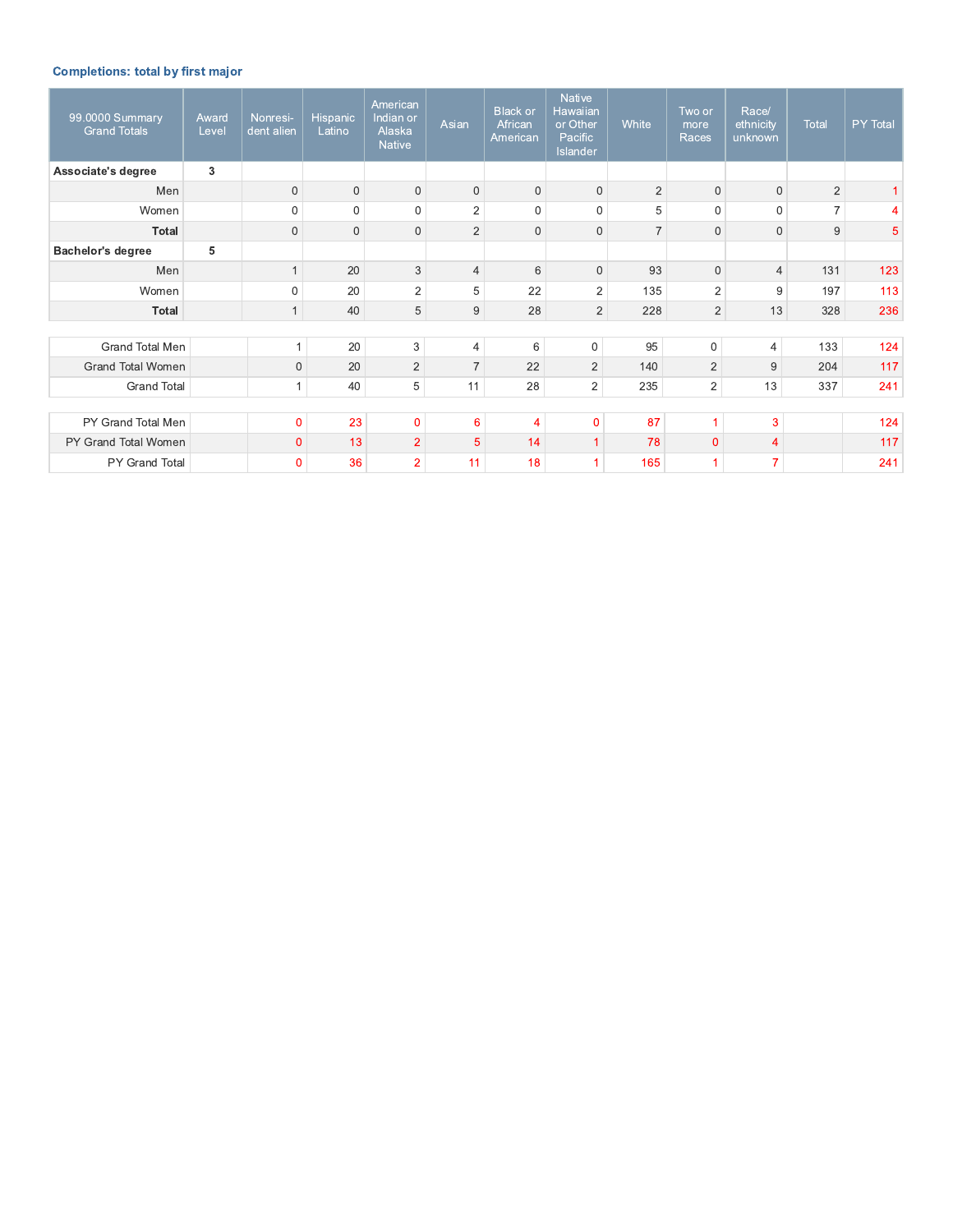### All Completers

Institutions must report the following information. (Some data will be pre-populated from the completions by CIP code data.)

## **All Completers**

Number of students by gender and race and ethnicity earning an award between July 1, 2016 and June 30, 2017.<br>Count each student only once, regardless of how many awards he/she earned. The intent of this screen is to collec an unduplicated count of total numbers of *completers*.<br>
Report Hispanic/Latino individuals of any race as Hispanic/Latino<br>
Report race for non-Hispanic/Latino individuals only

- 
- 

|                                              | Men                          |                 | Women                        | Total           |                 |
|----------------------------------------------|------------------------------|-----------------|------------------------------|-----------------|-----------------|
|                                              | Number of<br><b>Students</b> | Total<br>Awards | Number of<br><b>Students</b> | Total<br>Awards | <b>Students</b> |
| Nonresident alien                            |                              | $\mathbf 1$     | 0                            | $\mathbf 0$     |                 |
| Hispanic/Latino                              | 20                           | 20              | 20                           | 20              | 40              |
| American Indian or Alaska Native             | 3                            | 3               | $\overline{2}$               | $\overline{2}$  | 5               |
| <b>Asian</b>                                 | 4                            | $\overline{4}$  | 6                            | $\overline{7}$  | 10              |
| <b>Black or African American</b>             | 6                            | 6               | 22                           | 22              | 28              |
| Native Hawaiian or Other Pacific<br>Islander | 0                            | $\Omega$        | $\overline{2}$               | $\overline{2}$  | $\overline{2}$  |
| White                                        | 94                           | 95              | 140                          | 140             | 234             |
| Two or more races                            | 0                            | $\mathbf{0}$    | $\overline{2}$               | $\overline{2}$  | $\overline{2}$  |
| Race and ethnicity unknown                   | 4                            | 4               | 9                            | 9               | 13              |
| <b>TOTAL</b>                                 | 132                          | 133             | $\bigcirc$ 203               | 204             | 335             |
| PY TOTAL                                     | 124                          |                 | 115                          |                 | 239             |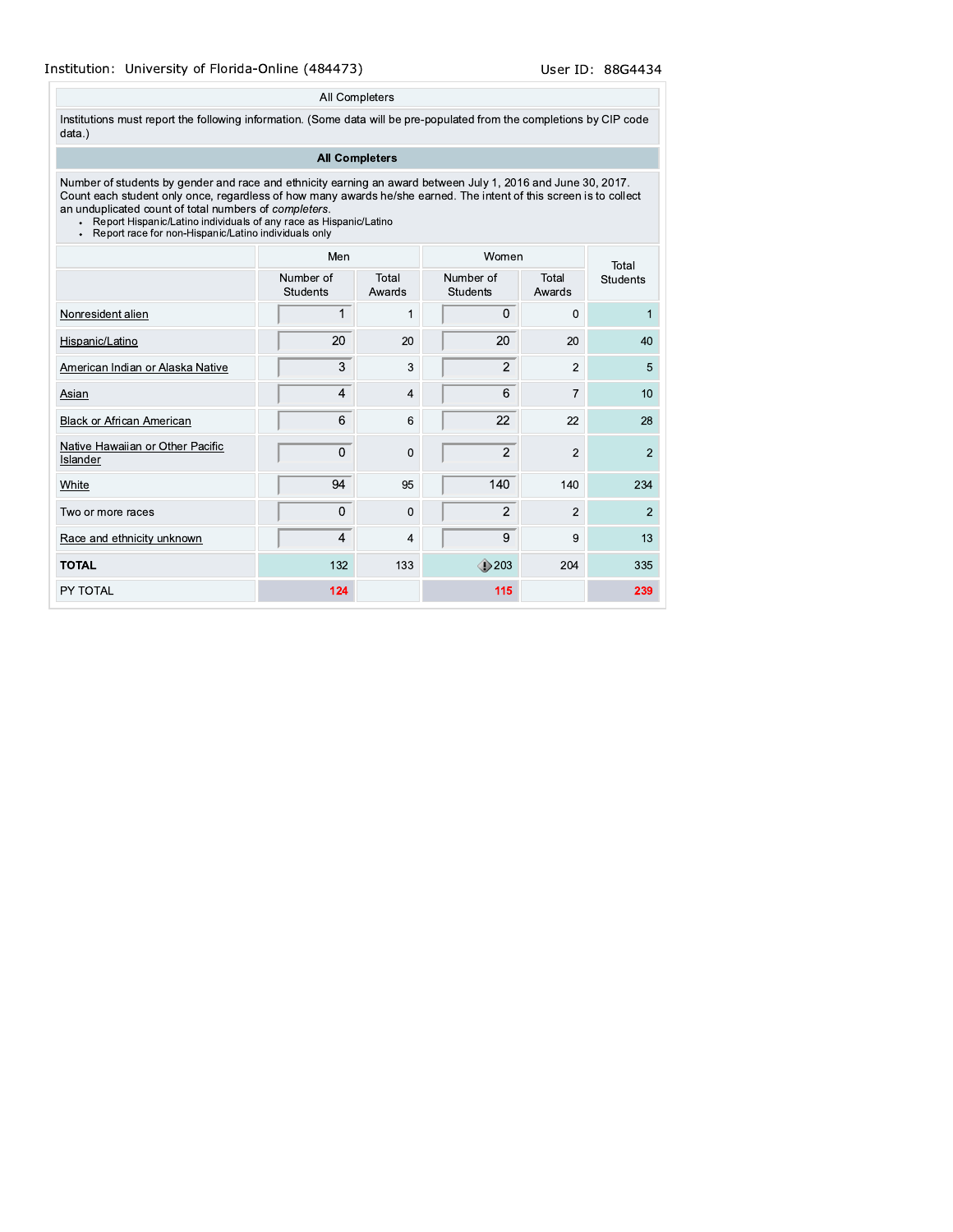## Institution: University of Florida-Online (484473)

#### Completers by Level

Institutions must report the number of students who earned an award by level. This screen will be shown for each of the following consolidated award levels for which there is a reported completion:

- · Postsecondary awards, certificates, or diplomas of less than 1 academic year
	- o Less than 900 contact or clock hours, or
	- o Less than 30 SEMESTER or TRIMESTER credit hours, or
	- o Less than 45 QUARTER credit hours
- . Postsecondary awards, certificates, or diplomas of at least 1 but less than 4 academic years ○ 900 or more contact or clock hours, or
	- o 30 or more SEMESTER or TRIMESTER credit hours, or
	- o 45 or more QUARTER credit hours
- Associate's degrees
- Bachelor's degrees
- Master's degrees
- Doctor's degrees
- Postbaccalaureate and post-master's certificates

#### Associate's degrees

Number of students by gender, by race and ethnicity, and by age earning this award between July 1, 2016 and June 30, 2017. Each student should be counted once per award level. For example, if a student earned a master's degree and a doctor's degree, he/she should be counted once in master's and once in doctor's. A student earning two master's degrees should be counted only once.

- Report Hispanic/Latino individuals of any race as Hispanic/Latino
- Report race for non-Hispanic/Latino individuals only

|                                           | <b>Number of Students</b> | <b>Total Awards</b> |  |
|-------------------------------------------|---------------------------|---------------------|--|
|                                           |                           |                     |  |
| <b>By Gender</b>                          |                           |                     |  |
| Men                                       | $\overline{2}$            | $\sqrt{2}$          |  |
| Women                                     | $\overline{7}$            | $\boldsymbol{7}$    |  |
| <b>TOTAL</b>                              | 9                         | $\boldsymbol{9}$    |  |
| PY TOTAL                                  | $\overline{\mathbf{5}}$   |                     |  |
|                                           |                           |                     |  |
| <b>By Race/Ethnicity</b>                  |                           |                     |  |
| Nonresident alien                         | $\pmb{0}$                 | $\,0\,$             |  |
| Hispanic/Latino                           | 0                         | $\boldsymbol{0}$    |  |
| American Indian or Alaska Native          | 0                         | $\mathbf 0$         |  |
| Asian                                     | $\overline{2}$            | $\overline{2}$      |  |
| <b>Black or African American</b>          | 0                         | $\,0\,$             |  |
| Native Hawaiian or Other Pacific Islander | $\mathsf 0$               | $\,0\,$             |  |
| White                                     | $\overline{7}$            | $\overline{7}$      |  |
| Two or more races                         | 0                         | $\mathbf 0$         |  |
| Race and ethnicity unknown                | 0                         | $\pmb{0}$           |  |
| <b>TOTAL</b>                              | 9                         | 9                   |  |
|                                           |                           |                     |  |
| <b>By Age</b>                             |                           |                     |  |
| Under 18                                  | $\pmb{0}$                 |                     |  |
| 18-24                                     | 6                         |                     |  |
| 25-39                                     | $\mathbf{1}$              |                     |  |
| 40 and Above                              | $\boldsymbol{2}$          |                     |  |
| Age Unknown                               | 0                         |                     |  |
| <b>TOTAL</b>                              | 9                         | $\boldsymbol{9}$    |  |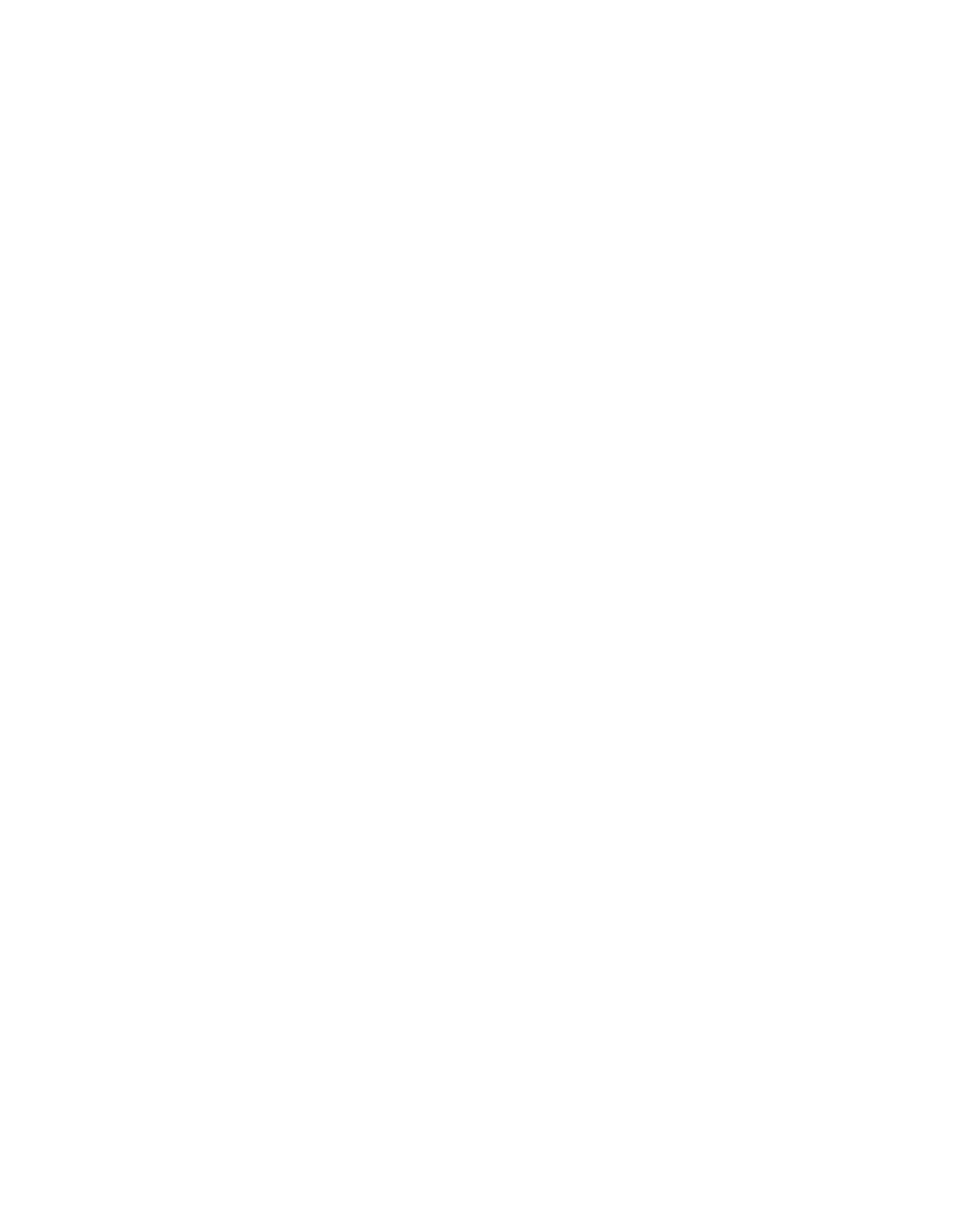## Institution: University of Florida-Online (484473)

#### Completers by Level

Institutions must report the number of students who earned an award by level. This screen will be shown for each of the following consolidated award levels for which there is a reported completion:

#### · Postsecondary awards, certificates, or diplomas of less than 1 academic year

- o Less than 900 contact or clock hours, or
- o Less than 30 SEMESTER or TRIMESTER credit hours, or
- o Less than 45 QUARTER credit hours
- . Postsecondary awards, certificates, or diplomas of at least 1 but less than 4 academic years ○ 900 or more contact or clock hours, or
	- o 30 or more SEMESTER or TRIMESTER credit hours, or
	- o 45 or more QUARTER credit hours
- Associate's degrees
- Bachelor's degrees
- Master's degrees
- Doctor's degrees
- Postbaccalaureate and post-master's certificates

## **Bachelor's degrees**

Number of students by gender, by race and ethnicity, and by age earning this award between July 1, 2016 and June 30, 2017. Each student should be counted once per award level. For example, if a student earned a master's degree and a doctor's degree, he/she should be counted once in master's and once in doctor's. A student earning two master's degrees should be counted only once.

- Report Hispanic/Latino individuals of any race as Hispanic/Latino
- Report race for non-Hispanic/Latino individuals only

|                                           | <b>Number of Students</b> | <b>Total Awards</b> |  |
|-------------------------------------------|---------------------------|---------------------|--|
|                                           |                           |                     |  |
| <b>By Gender</b>                          |                           |                     |  |
| Men                                       | 131                       | 131                 |  |
| Women                                     | 197                       | 197                 |  |
| <b>TOTAL</b>                              | 328                       | 328                 |  |
| PY TOTAL                                  | 236                       |                     |  |
|                                           |                           |                     |  |
| <b>By Race/Ethnicity</b>                  |                           |                     |  |
| Nonresident alien                         | $\mathbf 1$               | $\mathbf{1}$        |  |
| Hispanic/Latino                           | 40                        | 40                  |  |
| American Indian or Alaska Native          | 5                         | 5                   |  |
| Asian                                     | 9                         | 9                   |  |
| <b>Black or African American</b>          | 28                        | 28                  |  |
| Native Hawaiian or Other Pacific Islander | $\mathbf 2$               | $\sqrt{2}$          |  |
| White                                     | 228                       | 228                 |  |
| Two or more races                         | $\mathbf 2$               | $\overline{c}$      |  |
| Race and ethnicity unknown                | 13                        | 13                  |  |
| <b>TOTAL</b>                              | 328                       | 328                 |  |
|                                           |                           |                     |  |
| <b>By Age</b>                             |                           |                     |  |
| Under 18                                  | 0                         |                     |  |
| 18-24                                     | 92                        |                     |  |
| 25-39                                     | 189                       |                     |  |
| 40 and Above                              | 47                        |                     |  |
| Age Unknown                               | 0                         |                     |  |
| <b>TOTAL</b>                              | 328                       | 328                 |  |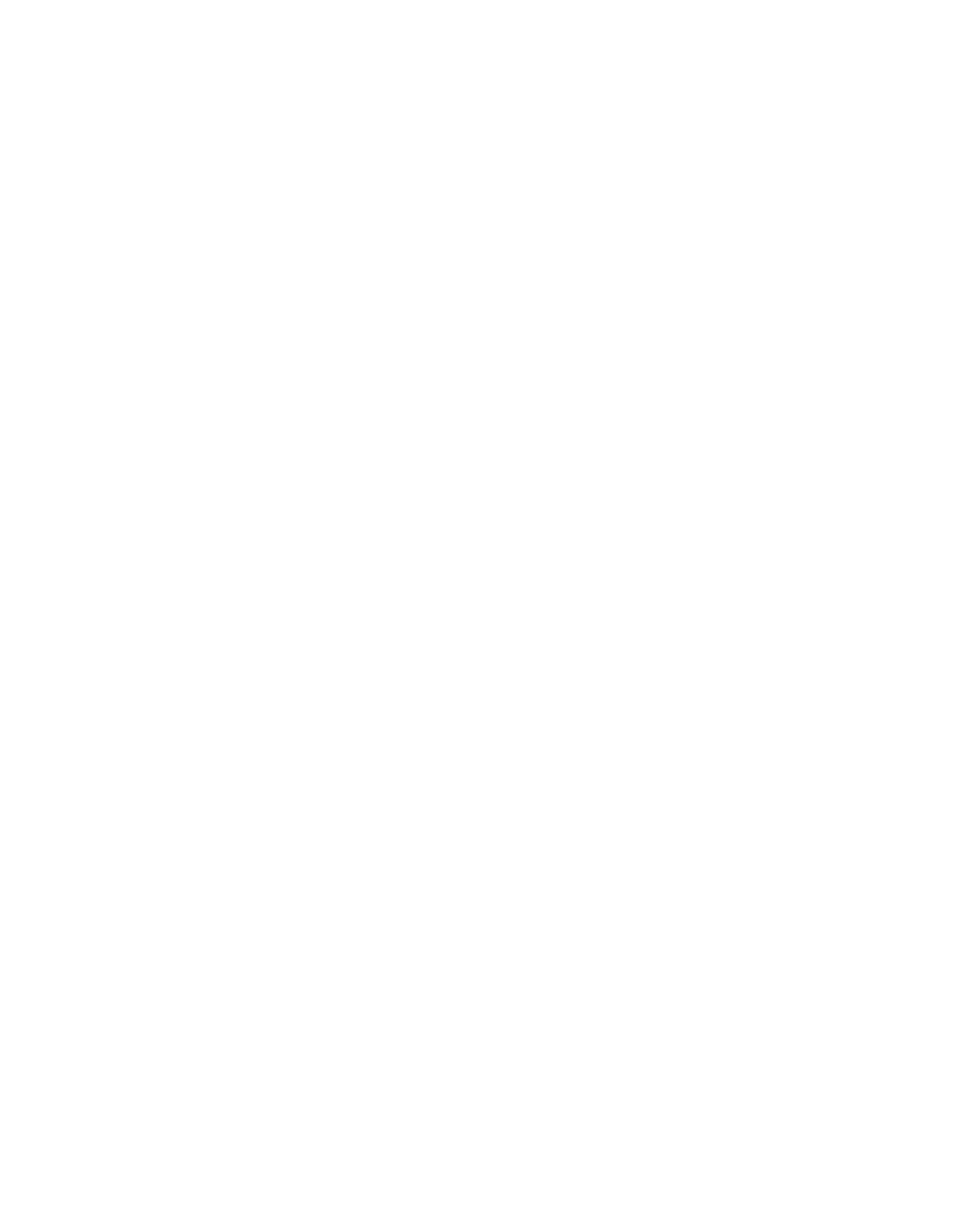# Institution: University of Florida-Online (484473)

The name of the preparer is being collected so that we can follow up with the appropriate person in the event that there are questions concerning the data. The Keyholder will be copied on all email correspondence to other preparers.

Prepared by

The time it took to prepare this component is being collected so that we can continue to improve our estimate of the reporting burden associated with IPEDS. Please include in your estimate the time it took for you to revie query and search data sources, complete and review the component, and submit the data through the Data Collection System.

| Thank you for your assistance. |                                        |                          |                   |
|--------------------------------|----------------------------------------|--------------------------|-------------------|
|                                | This survey component was prepared by: |                          |                   |
|                                |                                        |                          |                   |
| $\left( \bullet \right)$       | Keyholder                              | <b>SFA Contact</b>       | <b>HR Contact</b> |
|                                | <b>Finance Contact</b>                 | Academic Library Contact | Other             |
|                                | Name: Cathy Lebo                       |                          |                   |
|                                | Email: clebo@aa ufl.edu                |                          |                   |

How many staff from your institution only were involved in the data collection and reporting process of this survey component?

3.00 Number of Staff (including yourself)

How many hours did you and others from your institution only spend on each of the steps below when responding to this survey component?

Exclude the hours spent collecting data for state and other reporting purposes.

| <b>Staff</b><br>member | <b>Collecting Data</b><br>Needed |      | <b>Revising Data to</b><br>Match<br><b>IPEDS Requirements</b> |  | <b>Entering Data</b> |  |      | <b>Revising and Locking</b><br>Data |  |  |              |  |
|------------------------|----------------------------------|------|---------------------------------------------------------------|--|----------------------|--|------|-------------------------------------|--|--|--------------|--|
| Your office            |                                  | 3.00 | hours                                                         |  | hours                |  | 2.00 | hours                               |  |  | $1.00$ hours |  |
| Other<br>offices       |                                  |      | hours                                                         |  | hours                |  |      | hours                               |  |  | hours        |  |
|                        |                                  |      |                                                               |  |                      |  |      |                                     |  |  |              |  |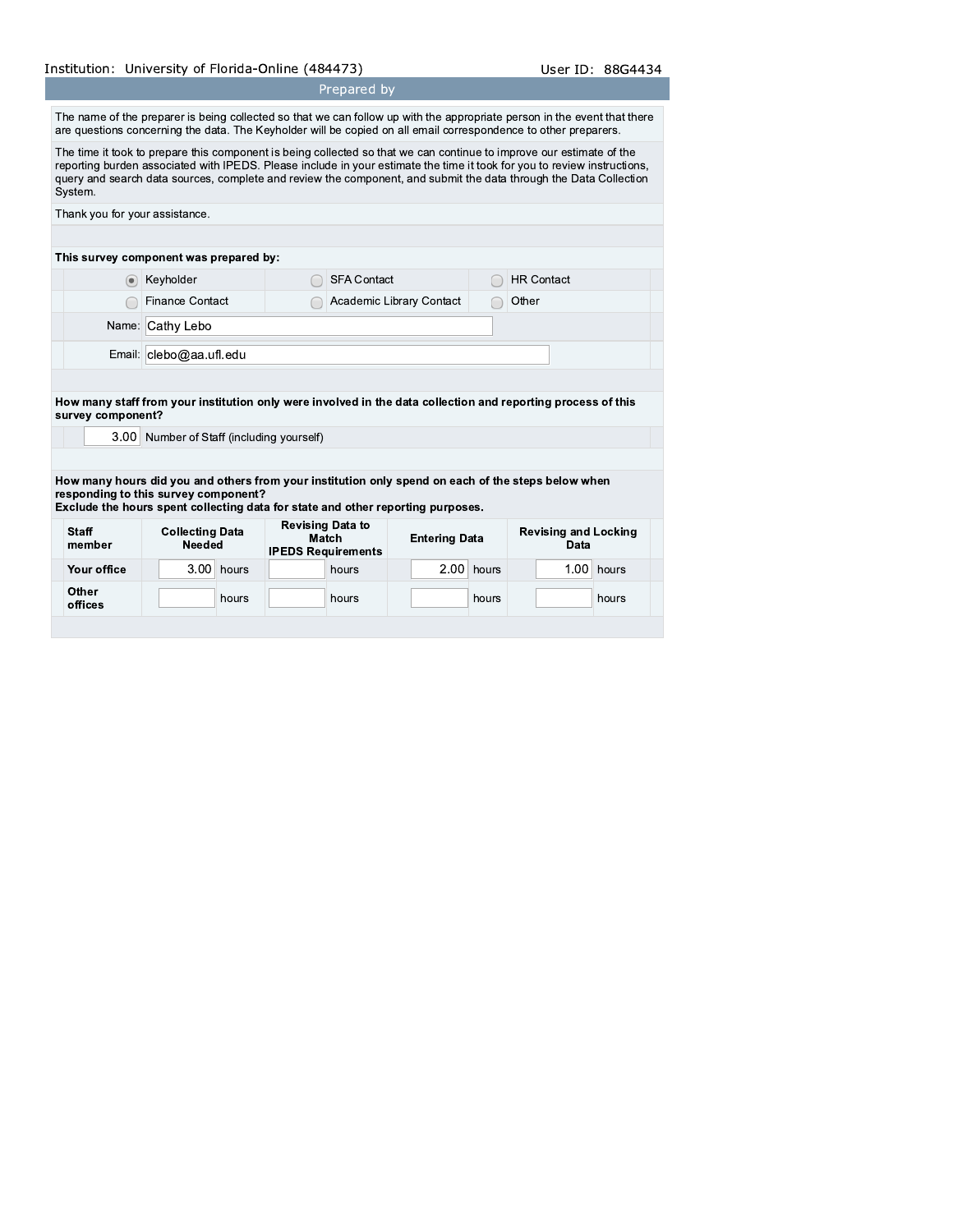Summary

IPEDS collects important information regarding your institution. All data reported in IPEDS survey components become available in the IPEDS Data Center and appear as aggregated data in various Department of Education reports. Additionally, some of the reported data appears specifically for your institution through the College Navigator website and is included in your institution's Data Feedback Report (DFR). The purpose of this summary is to provide you an opportunity to view some of the data that, when accepted through the IPEDS quality control process, will appear on the College Navigator website and/or your DFR. College Navigator is updated approximately three months after the data collection period closes and Data Feedback Reports will be available through the Data Center and sent to your institution's CEO in November 2017.

Please review your data for accuracy. If you have questions about the data displayed below after reviewing the data reported on the survey screens, please contact the IPEDS Help Desk at: 1-877-225-2568 or ipedshelp@rti.org.

## Summary of Completions Data

|                                          | <b>Number of Completions</b> |                       |  |  |  |  |
|------------------------------------------|------------------------------|-----------------------|--|--|--|--|
| <b>Award Level</b>                       | 1 <sup>st</sup> major        | 2 <sup>nd</sup> major |  |  |  |  |
| Associate's degree                       | 9                            | 0                     |  |  |  |  |
| Bachelors degree or equivalent           | 328                          | 0                     |  |  |  |  |
| Total number of degrees and certificates | 337                          |                       |  |  |  |  |

## Summary of Completers Data

|                |     | <b>Number of Students</b> |              |
|----------------|-----|---------------------------|--------------|
|                | Men | Women                     | <b>Total</b> |
| All Completers | 132 | 203                       | 335          |